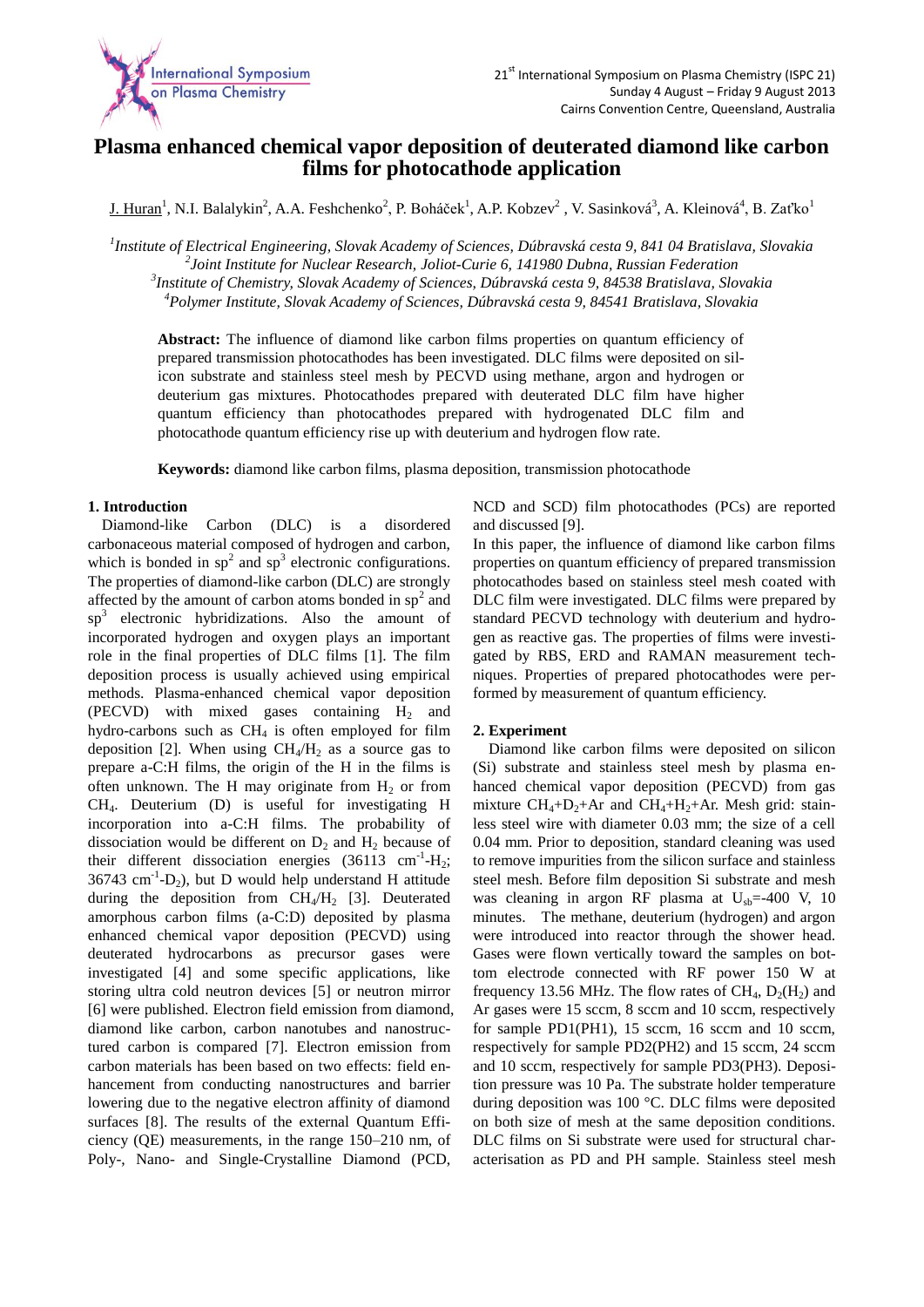

with DLC films were used for PD and PH transmission photocathode. Concentrations of elements in the films were analyzed using Rutherford backscattering spectrometry (RBS) and elastic recoil detection (ERD) analytical method simultaneously. Raman measurements of DLC films were performed by using a Thermo Fisher Scientific DXR Raman microscope with 532 nm laser. The G and D peaks were fitted with two Gaussians and the intensity is calculated as the peak's area. The transmission DLC coated mesh type photocathode quantum efficiency testing was performed at JINR Dubna. The 15 ns UV laser pulses (quadrupled Nd:YAG laser, 266 nm) with laser spot size  $\leq$  5 mm are used to backside illuminate the DLC film coated mesh as photocathode. To draw the electrons from the DLC film coated mesh photocathode a negative voltage was placed on the cathode. This voltage was kept at roughly 10-12 kV. The bunch charge is measured by using Faraday cup (FC). The FC was connected to the ground through the measuring capacitor with a math cable; voltage on charging capacity  $(U_c)$  was monitored by 500 MHz oscilloscope.

#### **3. Results and discussion**

 The concentrations of species in samples are presented in Tab. 1. From the concentration results for PD samples we can conclude that the concentration of carbon and deuterium increase with increase deuterium flow rate and eliminate concentration of hydrogen. In the case of PH samples concentration of elements in the films were very similar. Figure 1 shows the measured and simulated RBS and ERD spectra for samples PD2 and PH2. In Fig. 1 (a), we can see the leading edge at ~500 ch corresponding to the Si at the interface of the film. The slight difference of the edge position between the samples can be attributed to differences in film thickness. The peaks corresponding to C are observed on the profile of the bulk Si at around ~320 ch. Two peak-like profiles were observed in the ERD spectra (Fig. 1 (b)) for sample PD2. H and D appeared at different channels because of differences in the

**Table 1** Concentration of species in DLC films determined by RBS and ERD methods.

|                             | $\mathbf C$ | D         | H         | $\circ$   |
|-----------------------------|-------------|-----------|-----------|-----------|
| Sample                      | $(at.\%)$   | $(at.\%)$ | $(at.\%)$ | $(at.\%)$ |
| P <sub>D</sub> 1            | 65          | 14        | 19        | $1 - 2$   |
| P <sub>D</sub> <sub>2</sub> | 67          | 17        | 14        | $1 - 2$   |
| PD <sub>3</sub>             | 69          | 18        | 11        | $1 - 2$   |
| PH <sub>1</sub>             | 68          |           | 30        | $1 - 2$   |
| PH <sub>2</sub>             | 68          |           | 31        | 1         |



**Fig. 1** Experimental and simulated spectra RBS (a) and ERD (b) for samples PD2 and PH2.

mass ratio. The leading edge of H occurred at approximately ~640 ch, whereas the leading edge of D occurred at approximately ~890 ch. Figure 2a) shows the experimental correct baseline Raman spectra of samples PD2 and PH2. All disordered carbons show common features in their Raman spectra in  $800-2000$  cm<sup>-1</sup> region, the so called G and D peaks, which lie at around 1560 and 1360 cm<sup>-1</sup>, respectively, for visible excitation. The G peak is due to the bond stretching of all pairs of  $sp<sup>2</sup>$  atoms in both rings and chains. The D peak is due to the breathing modes of  $sp<sup>2</sup>$  atoms in rings and it is activated by disorder [10]. Figure 2b) shows Raman spectrum of deuterated DLC film on Si substrate, sample PD2, which were Gaussian-fitted and identified as D and G band conversion. We used only two main peaks Gaussian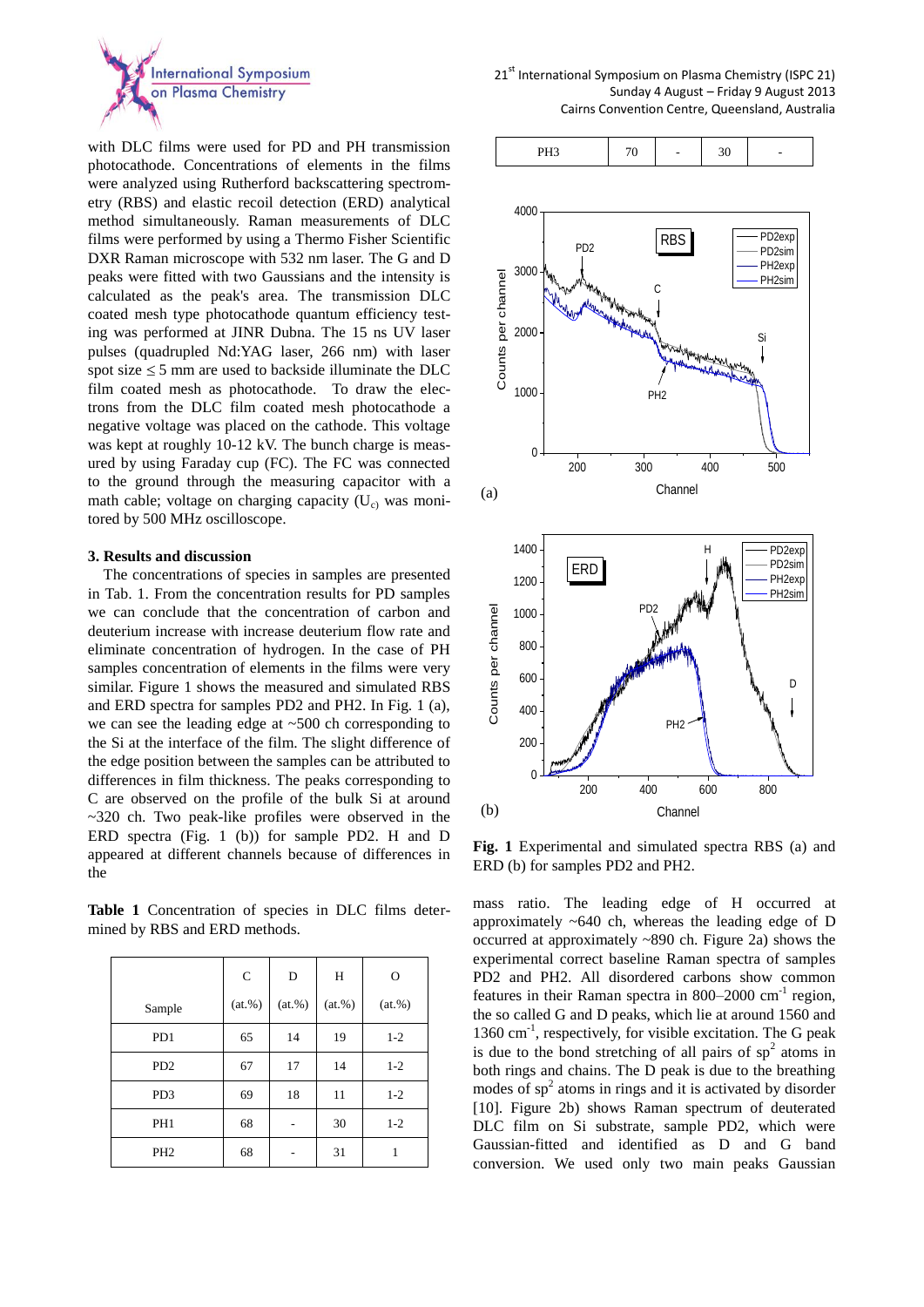

fitting. The G peak and D peak are located at the two positions  $1553$  cm<sup>-1</sup> and  $1385$  cm<sup>-1</sup>, respectively. The intensity ratio  $I(D)/I(G) = 1.493$ , and was determined after fitting analysis of the spectrum. The peaks position and intensity ratios are presented for all samples in Tab. 2. In the case of samples PD the G peak position was found to shift to higher frequencies than in the case of sample PH. This can be attributed to the reduction of  $sp<sup>2</sup>$  sites of aromatic rings. The D peak position was found to shift to higher frequencies for samples PD than in the case of sample PH. In general, the D peak position will increase with increasing disorder for the double-Gaussian fit. Two factors can shift the D peak. On one hand, smaller aromatic clusters have higher modes and shift D upwards. On the other hand, a decrease in number of ordered aromatic rings on passing from nanocrystalline graphite to a-C lowers D and reduces its intensity, due to softening of the vibrational density of states. From the Raman spectra, I(D)/I(G) ratio is higher for the samples PD prepared with deuterium gas.



**Fig. 2** Experimental (correct baseline) Raman spectra of

DLC films for samples PD2, PH2 (a) and Raman spectrum of sample PD2 (b) with fitting of the experimental curve by Gaussian center G and D.

**Table 2** Raman spectroscopy results, D and G peak positions and I(D)/I(G) ratio.

|                             | $D - peak$  | G - peak    | Intensity |
|-----------------------------|-------------|-------------|-----------|
| Sample                      | position    | position    | ratio     |
|                             | $(cm^{-1})$ | $(cm^{-1})$ | I(D)/I(G) |
| P <sub>D</sub> 1            | 1382        | 1551        | 1.443     |
| P <sub>D</sub> <sub>2</sub> | 1385        | 1553        | 1.493     |
| PD <sub>3</sub>             | 1390        | 1556        | 1.541     |
| PH <sub>1</sub>             | 1375        | 1544        | 1.133     |
| PH <sub>2</sub>             | 1377        | 1545        | 1.211     |
| PH <sub>3</sub>             | 1381        | 1553        | 1.498     |

Figure 3a) shows the bunch charge as a function of the laser energy for all prepared photocathodes. The bunch charge increased from 1068 to 1842 pC as the laser energy increased from 2.4 to 4.8 mJ for PD2 photocathode. In the case of PH2 photocathodes, the bunch charge increased from 935 to 1462 pC. For PD and PH photocathode the bunch charge increase with increasing flow rate of deuterium or hydrogen, respectively. Increase in the laser energy indicates increase in the number of photons causing photoemission, which leads to the increase in the number of photoelectrons produced at the cathode surface. The bunch charge intensity trend of the six type photocathodes reported in Fig. 3 evidences a dependence of the photoemission properties on the graphitic component inside the DLC films.

The quantum efficiency was calculated from the measured laser energy and the measured cathode charge using the formula:

 $QE = Charge/(Laser Energy)x(Photon Energy),$ 

where the photon energy is 4.66 eV for the quadrupled Nd:YAG laser at wavelength 266 nm. The quantum efficiency had been  $2.29 \times 10^{-4}$  (PD3 photocathode),  $1.8 \times 10^{-4}$ (PD2),  $1.49x10^{-4}$  (PD1) and  $1.86x10^{-4}$  (PH3 photocathode),  $1.43 \times 10^{-4}$  (PH2),  $1.2 \times 10^{-4}$  (PH1). Figure 3b) shows the quantum efficiency as a function of technology parameters of prepared photocathode. On the basis of the present results it can be conclude that the QE of PD photocathodes is higher than QE of PH photocathodes at the same flow rate of deuterium or hydrogen. Moreower, QE results can be also directly connect with the intensity  $I(D)/I(G)$  ratio of D and G peaks in Raman spectra. The intensity I(D)/I(G) ratio of PD films is higher than for PH films at the same flow rate of deuterium or hydrogen.  $I(D)/I(G)$  ratio can indirectly determine the content of sp<sup>2</sup>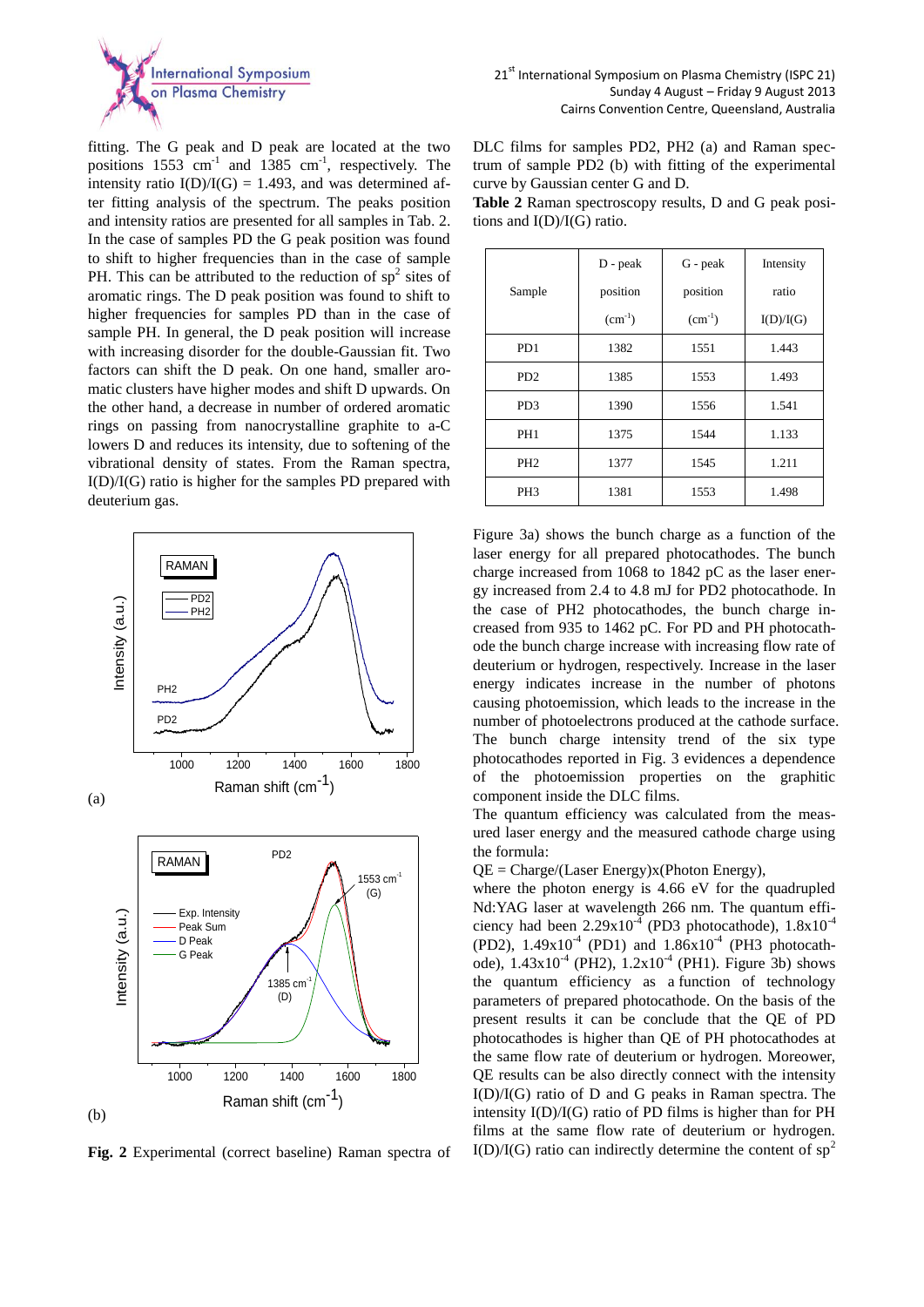

and sp<sup>3</sup> bonds. However, higher value of  $I(D)/I(G)$  ratio coresponds with higher quantum efficiency of diamond like carbon film coated mesh type transmission photocathode. The emission mechanism in DLCs has been difficult to understand. Experimental evidence suggests that the main barrier to emission in DLC is large and at the front surface. The barrier lowering requires some types of heterogeneity [2]. In our case, the obtained results show, that heterogeneity can be deliberately introduced into DLC by deuterium mix in working gases.



**Fig. 3** Bunch charge versus laser energy for all photocathodes (a), quantum efficiency as a function of parameters technology of DLC film coated mesh type transmission photocathodes (b).

#### **4. Conclusions**

 We have investigated the structural properties of DLC films prepared by plasma enhanced chemical vapor deposition with deuterium and hydrogen in gas mixture on Si substrate and stainless steel mesh for transmission photocathode. RBS and ERD analysis indicated that the films contain carbon, hydrogen, deuterium and small amount of oxygen. Raman spectra of DLC films show the D and G

band conversion which were Gaussian-fitted and identified. In the case of samples PD the G peak position was found to shift to higher wave number than in samples PH at the same flow rate of deuterium or hydrogen. The D peak position was found to shift to higher frequencies for samples PD than in the case of samples PH. In general, the D peak position will increase with increasing disorder for the double-Gaussian fit. The emission process from diamond like carbon films, excited with near-UV radiation, seems to be governed mainly by the intensity ratios  $I(D)/I(G)$ . A further study is underway to investigate the nature of deuterium on the structural and surface properties of deuterated DLC film together with the quantum efficiency of prepared DLC coated mesh type transmission photocathode.

### **5. Acknowledgement**

 This research has been supported by the Slovak Research and Development Agency under the contracts APVV-0713-07, APVV-0321-11, Scientific Grant Agency of the Ministry of Education of the Slovakia and Slovak Academy of Sciences, No. 2/0175/13; and has been executed in the framework of the Topical Plan for JINR Research and International Cooperation (Project 02-0-1067-2009/2012).

#### **6. References**

[1] D. Caschera, P. Cossari, F. Federici, S. Kaciulis, A. Mezzi, G. Padeletti, D.M. Trucchi, Thin Solid Films 519, 4087 (2011).

[2] H. T. Kim, S. H. Sohn, Vacuum, 86, 2148 (2012).

[3] K. Ozeki, D. Sekiba, T. Suzuki, K. Kanda, M. Niibe, K.K. Hirakuri, T. Masuzawa, Applied Surface Science, doi:10.1016/j.apsusc.2012.11.100

[4] M.E.H. Maia da Costa, F.L. Freire Jr., Surface & Coatings Technology 204, 1993 (2010).

[5] M.G.D. van der Grinten, J.M. Pendlebury, D. Shiers, C.A. Baker, K. Green, P.G. Harris, P.S. Iaydjiev, S.N. Ivanov, P. Geltenbort, Nucl. Instrum. Methods, A 423, 421 (1999).

[6] Y. Kawabata, M. Hino, T. Horie, S. Tasaki, K. Yoshida, I. Kanno, M. Nakayama, Nucl. Instrum. Methods, A 529, 84 (2004).

[7] J. Robertson, IEICE Transaction on Electronics, E86-C (5), 787 (2003).

[8] R.J. Nemanich, G.L. Bilbro, E.N. Bryan, F.A. Koeck, J.R. Smith, Y. Tang, *Proceeding of the 3rd International Nanoelectronics Conference,Hong Kong,2010,* edited by Paul K. Chu (IEEE 2010), p. 56

[9] M.A. Nitti, M. Colasuonno, E. Nappi, A. Valentini, E. Fanizza, F. Bénédic, G. Cicala, E. Milani, G. Prestopino, Nucl. Instrum. Methods, A 595, 131 (2008).

[10] C. Casiraghi, Diamond & Related Materials 20, 120 (2011).